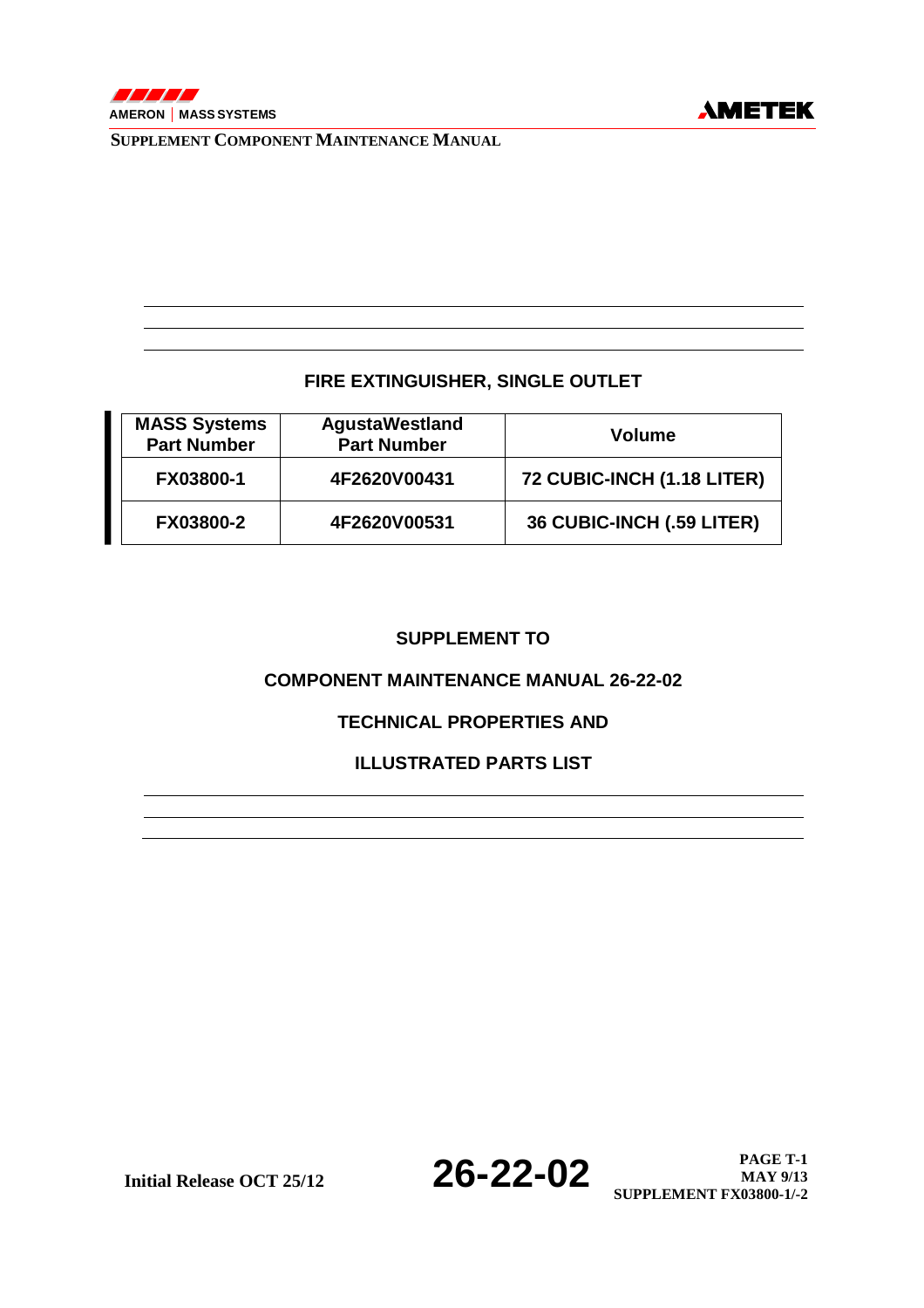

## **CONFIDENTIALITY NOTICE**

This document contains confidential and proprietary information, which is the property of MASS Systems, AMETEK Ameron, LLC and shall not be copied or reproduced, in whole or in part, or the contents divulged or used for manufacture, without the specific written permission of MASS Systems, AMETEK Ameron, LLC. Recipient, by acceptance, use, or retention of this document, acknowledges and agrees to the foregoing and covenants to maintain the contents in confidence.

### **TECHNICAL DATA EXPORT NOTICE**

This data is exported to the requirements of the United States Government Export Administration Act of 1969, as amended, and promulgated by the export administration regulations as issued by the U. S. Department of Commerce. The data may not be reproduced and shall not, without the written permission of MASS Systems, AMETEK Ameron, LLC, be used for purposes of manufacture, or shall it be neither disclosed, re-exported, nor transmitted directly or indirectly from the importing country to any person, government, governmental entity or institution of another foreign government. It is understood and agreed that the use of this data shall be limited to the following purposes: (i) use by Support Service Contractors (except for manufacture), (ii) emergency repair or overhaul work, (iii) receiving inspection of hardware, (iv) evaluation of a bid or proposal. By acknowledgement of receipt of data containing this legend, importer agrees to comply thereto.

## **PMA PARTS NOTICE**

MASS Systems, AMETEK Ameron, LLC will provide full warranty on all fire extinguishers provided the component parts used in the repair and overhaul process have formal after market FAA-PMA authority for use on the fire extinguisher application.

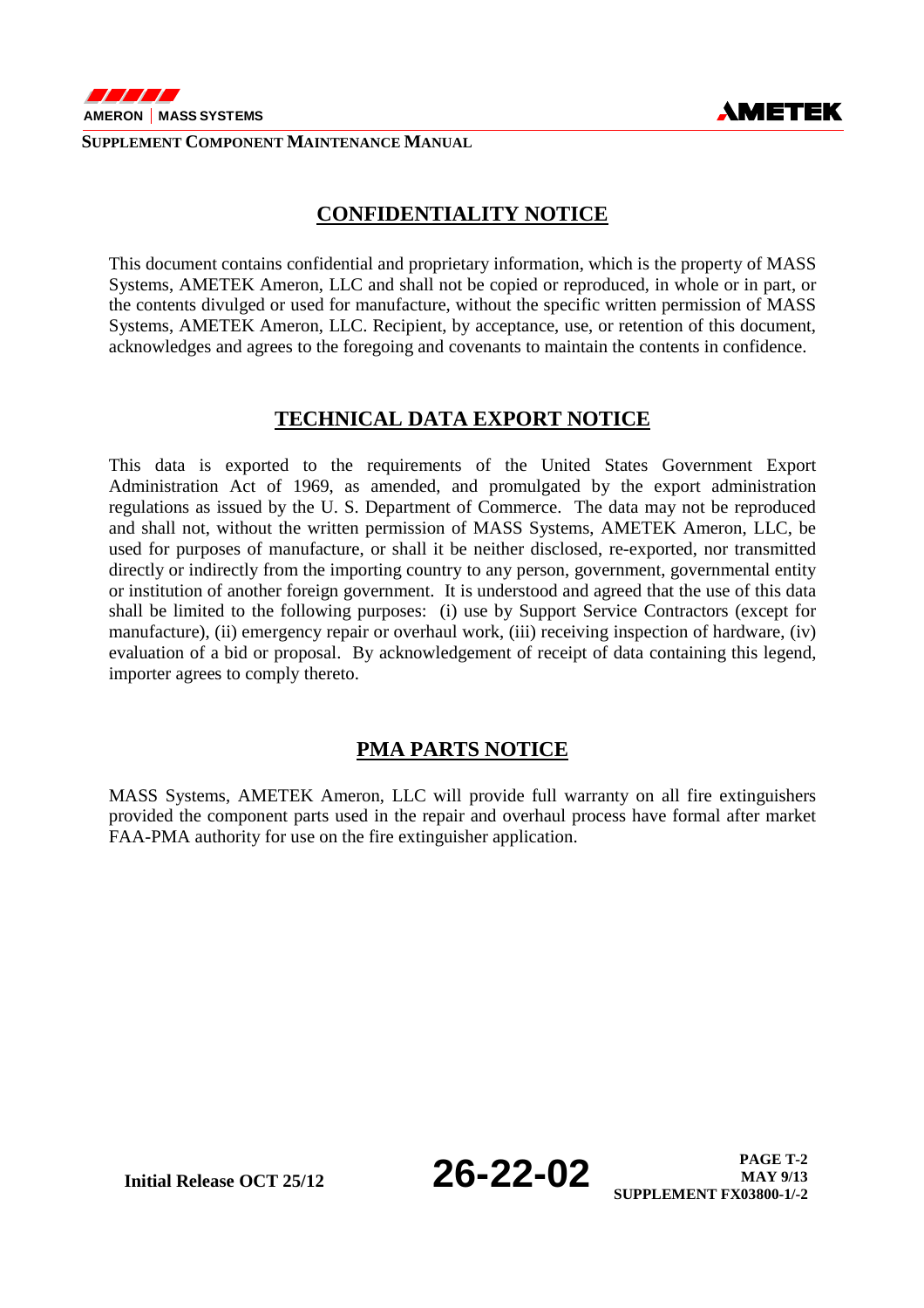



# **RECORD OF REVISIONS**

| REV.<br>NO.      | <b>ISSUE</b><br><b>DATE</b> | <b>DATE</b><br><b>FILED</b> | $\mathbf{B}\mathbf{Y}$ | REV.<br>NO. | <b>ISSUE</b><br><b>DATE</b> | <b>DATE</b><br><b>FILED</b> | $\mathbf{B}\mathbf{Y}$ |
|------------------|-----------------------------|-----------------------------|------------------------|-------------|-----------------------------|-----------------------------|------------------------|
|                  |                             |                             |                        |             |                             |                             |                        |
| $\boldsymbol{0}$ | Oct 25/12                   | Oct 25/12                   | ${\bf SB}$             |             |                             |                             |                        |
| $\mathbf 1$      | Apr 12/13<br>May 9/13       | Apr 12/13<br>May 9/13       | SB                     |             |                             |                             |                        |
| $\overline{2}$   |                             |                             | SB                     |             |                             |                             |                        |
|                  |                             |                             |                        |             |                             |                             |                        |
|                  |                             |                             |                        |             |                             |                             |                        |
|                  |                             |                             |                        |             |                             |                             |                        |
|                  |                             |                             |                        |             |                             |                             |                        |
|                  |                             |                             |                        |             |                             |                             |                        |
|                  |                             |                             |                        |             |                             |                             |                        |
|                  |                             |                             |                        |             |                             |                             |                        |
|                  |                             |                             |                        |             |                             |                             |                        |
|                  |                             |                             |                        |             |                             |                             |                        |
|                  |                             |                             |                        |             |                             |                             |                        |
|                  |                             |                             |                        |             |                             |                             |                        |
|                  |                             |                             |                        |             |                             |                             |                        |
|                  |                             |                             |                        |             |                             |                             |                        |
|                  |                             |                             |                        |             |                             |                             |                        |
|                  |                             |                             |                        |             |                             |                             |                        |
|                  |                             |                             |                        |             |                             |                             |                        |
|                  |                             |                             |                        |             |                             |                             |                        |
|                  |                             |                             |                        |             |                             |                             |                        |
|                  |                             |                             |                        |             |                             |                             |                        |
|                  |                             |                             |                        |             |                             |                             |                        |
|                  |                             |                             |                        |             |                             |                             |                        |
|                  |                             |                             |                        |             |                             |                             |                        |
|                  |                             |                             |                        |             |                             |                             |                        |
|                  |                             |                             |                        |             |                             |                             |                        |
|                  |                             |                             |                        |             |                             |                             |                        |
|                  |                             |                             |                        |             |                             |                             |                        |
|                  |                             |                             |                        |             |                             |                             |                        |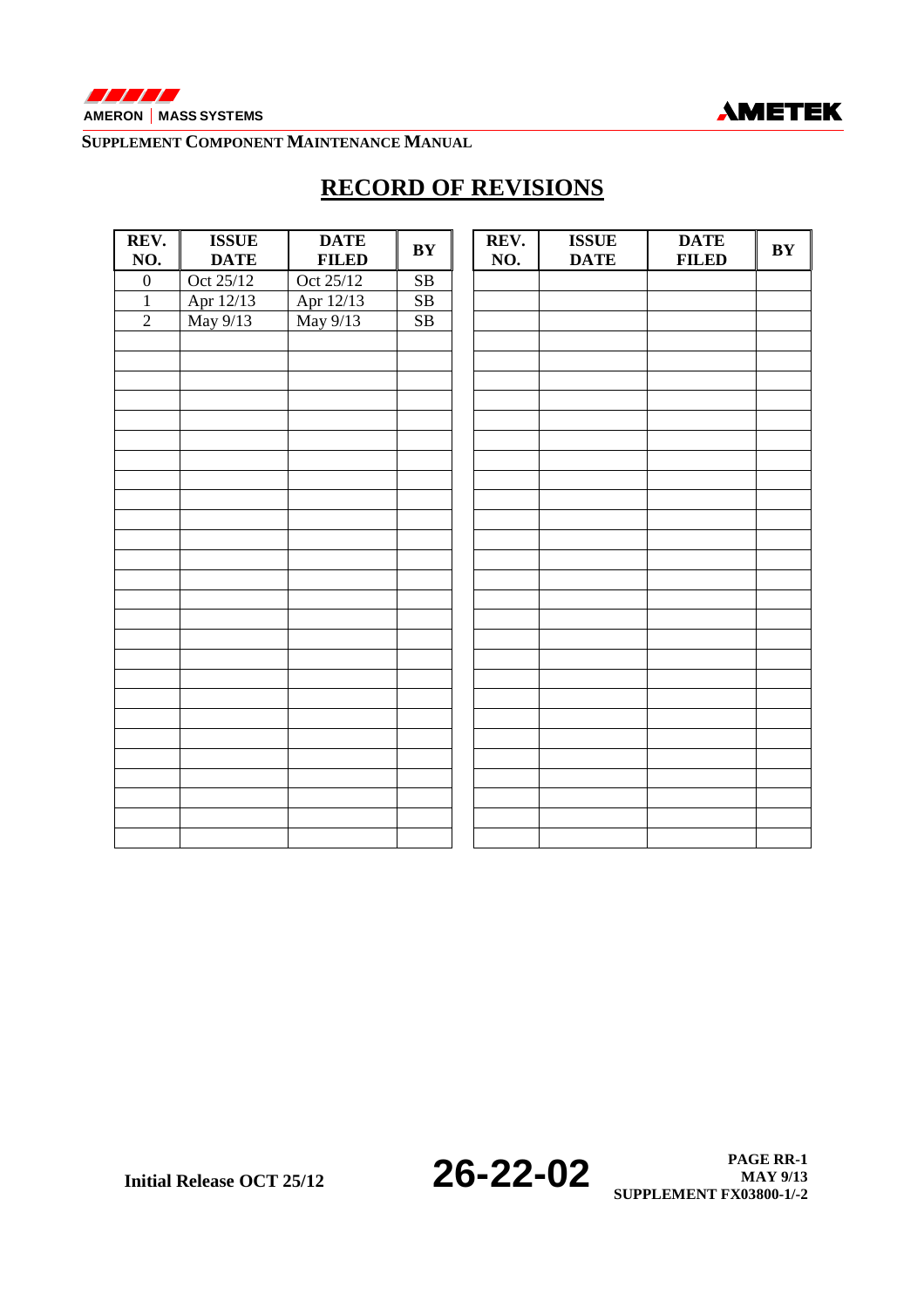

# **RECORD OF TEMPORARY REVISIONS**

| <b>REVISION</b><br>NO. | <b>PAGE</b><br><b>NUMBER</b> | <b>ISSUE DATE</b> | $\mathbf{B}\mathbf{Y}$ | <b>DATE</b><br><b>REMOVED</b> | $\mathbf{B}\mathbf{Y}$ |
|------------------------|------------------------------|-------------------|------------------------|-------------------------------|------------------------|
|                        |                              |                   |                        |                               |                        |
|                        |                              |                   |                        |                               |                        |
|                        |                              |                   |                        |                               |                        |
|                        |                              |                   |                        |                               |                        |
|                        |                              |                   |                        |                               |                        |
|                        |                              |                   |                        |                               |                        |
|                        |                              |                   |                        |                               |                        |
|                        |                              |                   |                        |                               |                        |
|                        |                              |                   |                        |                               |                        |
|                        |                              |                   |                        |                               |                        |
|                        |                              |                   |                        |                               |                        |
|                        |                              |                   |                        |                               |                        |
|                        |                              |                   |                        |                               |                        |
|                        |                              |                   |                        |                               |                        |
|                        |                              |                   |                        |                               |                        |
|                        |                              |                   |                        |                               |                        |
|                        |                              |                   |                        |                               |                        |
|                        |                              |                   |                        |                               |                        |
|                        |                              |                   |                        |                               |                        |
|                        |                              |                   |                        |                               |                        |
|                        |                              |                   |                        |                               |                        |
|                        |                              |                   |                        |                               |                        |
|                        |                              |                   |                        |                               |                        |
|                        |                              |                   |                        |                               |                        |
|                        |                              |                   |                        |                               |                        |
|                        |                              |                   |                        |                               |                        |
|                        |                              |                   |                        |                               |                        |
|                        |                              |                   |                        |                               |                        |
|                        |                              |                   |                        |                               |                        |
|                        |                              |                   |                        |                               |                        |
|                        |                              |                   |                        |                               |                        |
|                        |                              |                   |                        |                               |                        |
|                        |                              |                   |                        |                               |                        |
|                        |                              |                   |                        |                               |                        |
|                        |                              |                   |                        |                               |                        |
|                        |                              |                   |                        |                               |                        |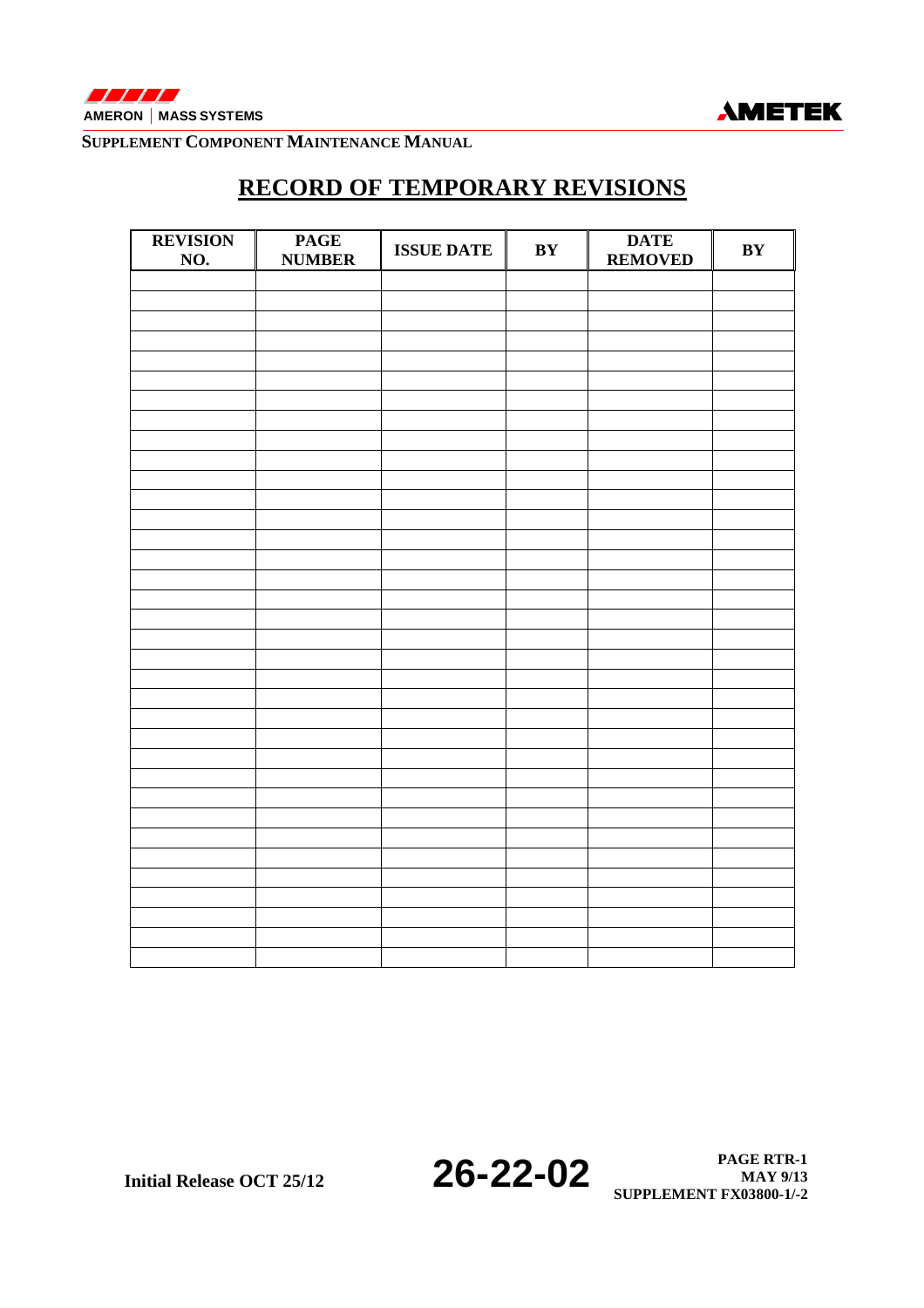



# **SERVICE BULLETIN LIST**

| <b>SERVICE BULLETIN</b> | <b>ISSUE DATE</b> | <b>DATE FILED</b><br>Ш | BY |
|-------------------------|-------------------|------------------------|----|
|                         |                   |                        |    |
|                         |                   |                        |    |
|                         |                   |                        |    |
|                         |                   |                        |    |
|                         |                   |                        |    |
|                         |                   |                        |    |
|                         |                   |                        |    |
|                         |                   |                        |    |
|                         |                   |                        |    |
|                         |                   |                        |    |
|                         |                   |                        |    |
|                         |                   |                        |    |
|                         |                   |                        |    |
|                         |                   |                        |    |
|                         |                   |                        |    |
|                         |                   |                        |    |
|                         |                   |                        |    |
|                         |                   |                        |    |
|                         |                   |                        |    |
|                         |                   |                        |    |
|                         |                   |                        |    |
|                         |                   |                        |    |
|                         |                   |                        |    |
|                         |                   |                        |    |
|                         |                   |                        |    |
|                         |                   |                        |    |
|                         |                   |                        |    |
|                         |                   |                        |    |
|                         |                   |                        |    |
|                         |                   |                        |    |
|                         |                   |                        |    |
|                         |                   |                        |    |
|                         |                   |                        |    |
|                         |                   |                        |    |
|                         |                   |                        |    |
|                         |                   |                        |    |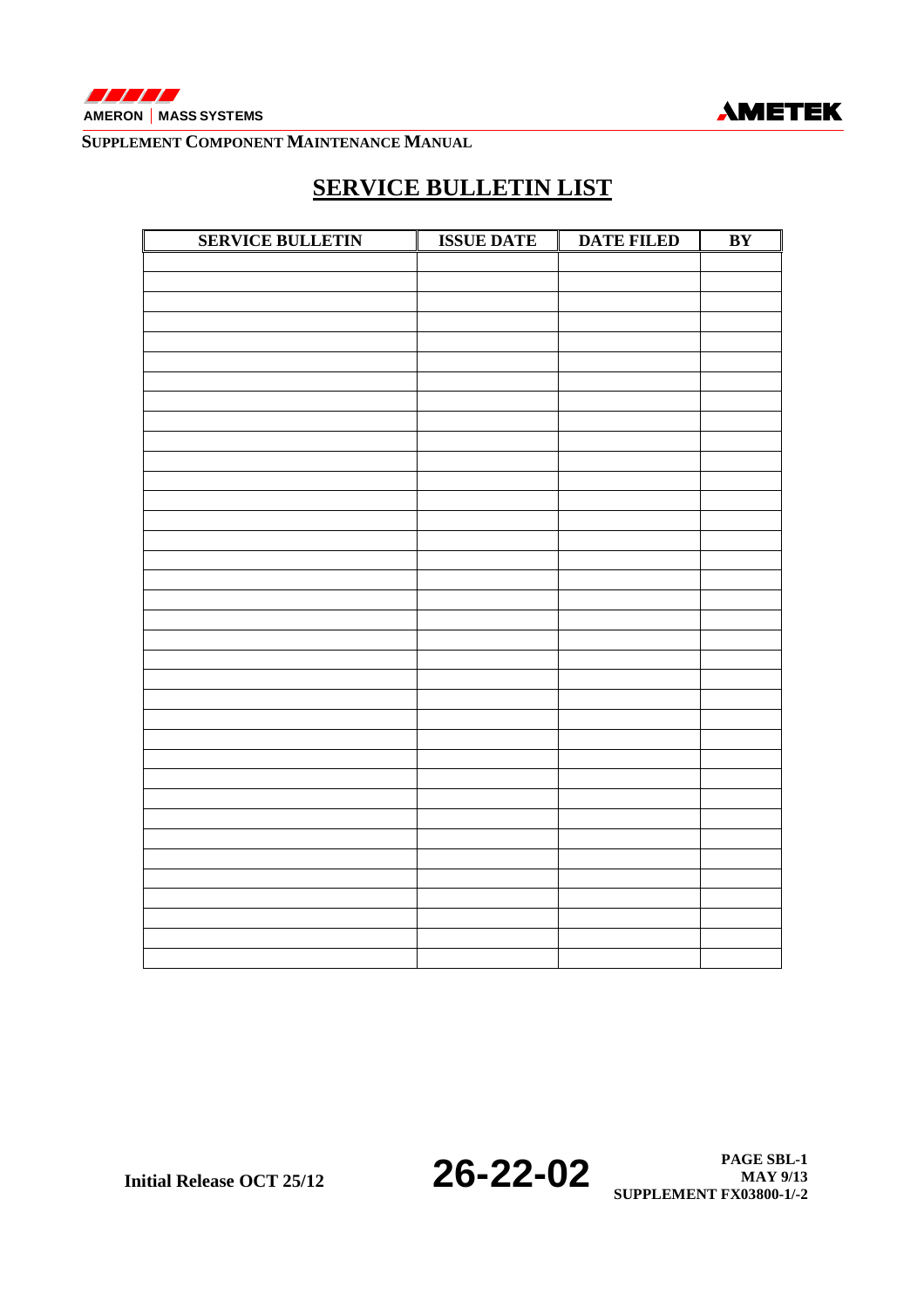



# **SUBJECT PAGE DATE**  Title Page T-1 May 9/13<br>Notices T-2 Oct 25/12 Oct  $25/12$ Record of Revisions RR-1 May 9/13 Record of Temporary Revisions RTR-1 Oct 25/12 Service Bulletin List SBL-1 Oct 25/12 List of Effective Pages LEP-1 Oct 25/12 Technical Properties 1 May 9/13 2 May 9/13<br>3 Oct 25/12 Oct 25/12 Testing and Fault Isolation 101 Oct 25/12 102 Oct 25/12 Assembly (Including Storage) 701 Oct 25/12 702 Oct 25/12 703 Oct 25/12 704 Oct 25/12 Special Tools, Fixtures, and Equipment 901 Oct 25/12 Illustrated Parts List 1001 Oct 25/12 1002 May 9/13

## **LIST OF EFFECTIVE PAGES**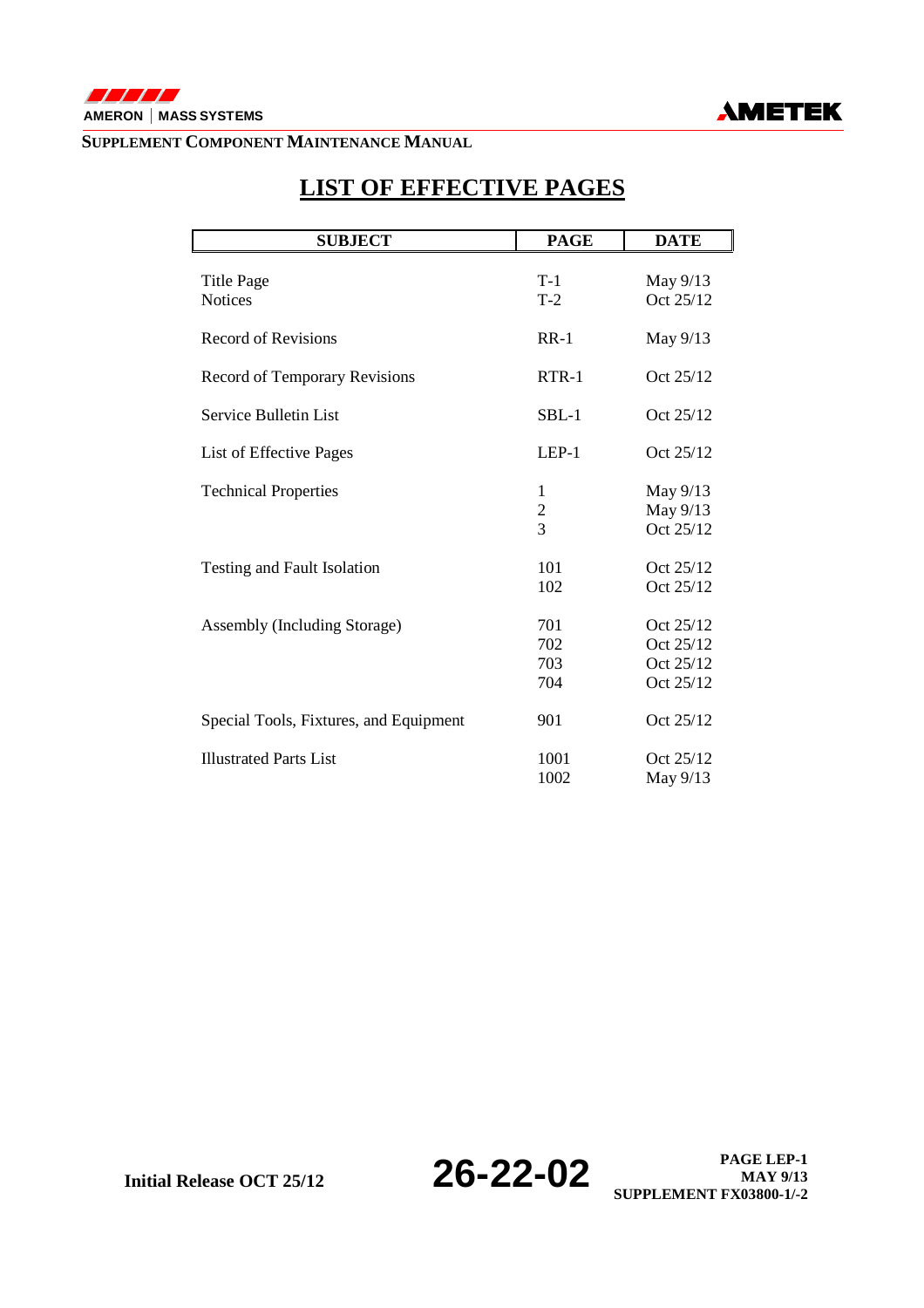

 $\begin{array}{c} \hline \end{array}$ 



### **SUPPLEMENT COMPONENT MAINTENANCE MANUAL**

# **TECHNICAL PROPERTIES**

|                                                                                                                                                                               | <b>Table 1</b>                                        |
|-------------------------------------------------------------------------------------------------------------------------------------------------------------------------------|-------------------------------------------------------|
| <b>PROPERTY</b>                                                                                                                                                               | <b>SPECIFICATION</b>                                  |
| Description                                                                                                                                                                   |                                                       |
| Part Number                                                                                                                                                                   | FX03800-1 & -2                                        |
| Nomenclature                                                                                                                                                                  | Fire Extinguisher. Dual Outlet                        |
| Complies With                                                                                                                                                                 | MIL-C-22284,                                          |
|                                                                                                                                                                               | DOT-SP 10440-1000 (FX03800-1),                        |
|                                                                                                                                                                               | DOT-SP 10440-1100 (FX03800-2)                         |
| <b>Functional Properties</b>                                                                                                                                                  |                                                       |
| Internal Volume (FX03800-1)                                                                                                                                                   | 72 cubic-inches (1.18 liter)                          |
| Internal Volume (FX03800-2)                                                                                                                                                   | 36 cubic-inches (.59 liter)                           |
| Extinguishing Agent (FX03800-1)                                                                                                                                               | Pentafluoroethane ( $C_2HF_5$ ) HFC-125               |
| Extinguishing Agent (FX03800-2)                                                                                                                                               | Bromotrifluoromethane (CBrF <sub>3</sub> ) Halon 1301 |
| Pressurizing Gas                                                                                                                                                              | Nitrogen $(N_2)$                                      |
| Pressure Data At 70°F (21°C)                                                                                                                                                  |                                                       |
| <b>Charge Pressure</b>                                                                                                                                                        | 360 to 385 psig (2482 to 2654 kPag)                   |
| Hydrostatic Test Pressure *                                                                                                                                                   |                                                       |
| FX03800-1                                                                                                                                                                     | 2000 psig (13789 kPag)                                |
| FX03800-2                                                                                                                                                                     | 2200 psig (15168 kPag)                                |
| <b>Burst Pressure</b>                                                                                                                                                         |                                                       |
| FX03800-1                                                                                                                                                                     | 3000 psig (20684 kPag) minimum                        |
| FX03800-2                                                                                                                                                                     | 3300 psig (22752 kPag) minimum                        |
| Leakage Rate                                                                                                                                                                  | $1.0 \times 10^{-6}$ scc/second maximum               |
| <b>Safety Relief</b>                                                                                                                                                          | 1800 to 2000 psig (12411 to 13789 kPag)               |
| <b>Ambient Temperature Range</b>                                                                                                                                              | -67°F to +266°F (-55°C to +130°C)                     |
| Weight Data                                                                                                                                                                   |                                                       |
| Empty Fire Extinguisher **                                                                                                                                                    | See Table 2                                           |
| Extinguishing Agent (full charge)                                                                                                                                             | See Table 2                                           |
| Nitrogen Charge                                                                                                                                                               | See Table 2                                           |
| Charged Fire Extinguisher **                                                                                                                                                  | See Table 2                                           |
| Allowable weight deviation - actual weight<br>versus weight marked on identification plate                                                                                    | Minus $0.10$ pound $(0.05 \text{ kg})$                |
| The fire extinguisher hydrostatic test interval is every 5 years. If 5 years have not elapsed,<br>$\ast$<br>hydrostatic test can be waived Per CFR Title 49, section 180.205. |                                                       |

\*\* Weight does not include the cartridges (Item 10).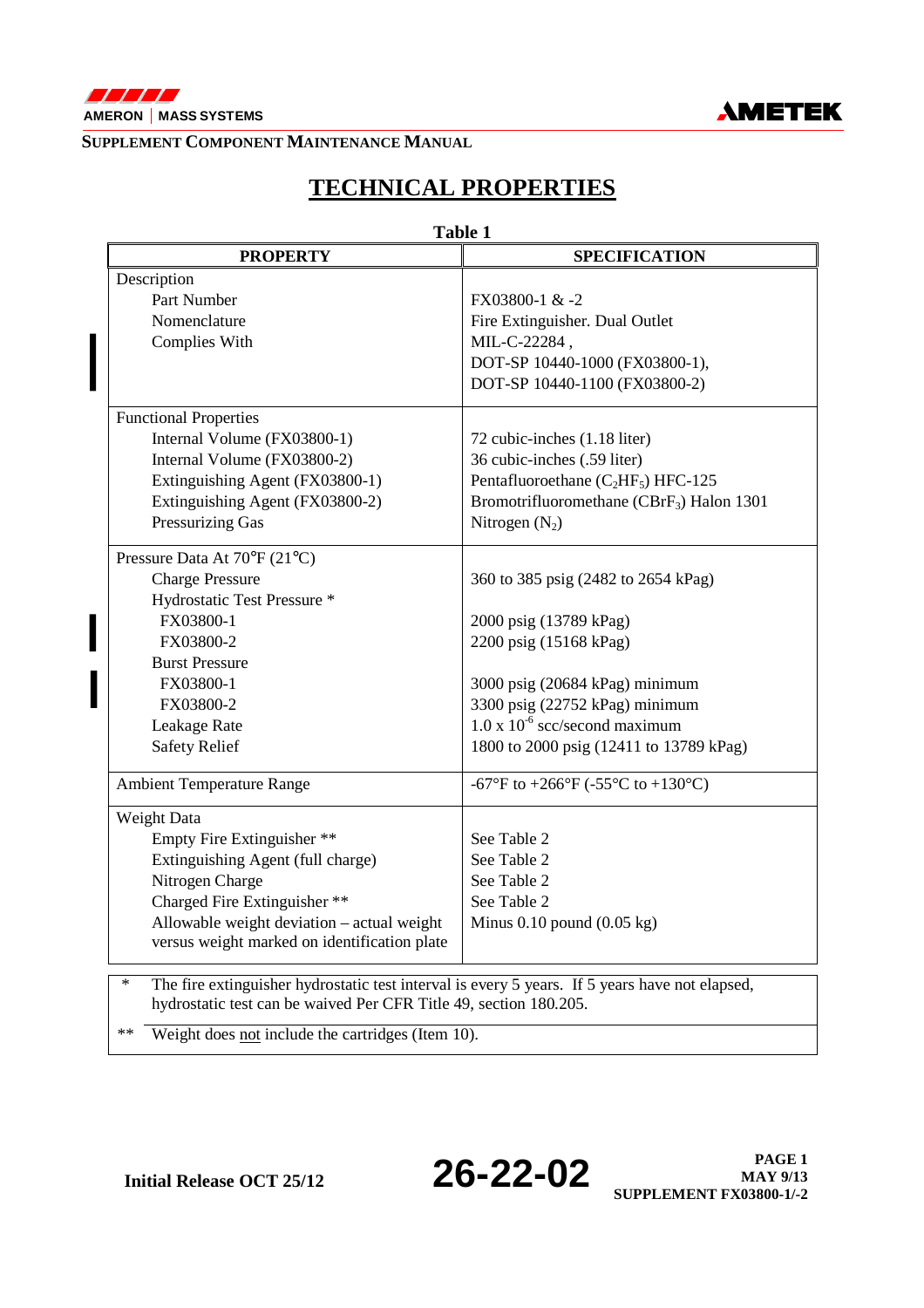

 $\blacksquare$ 

 $\blacksquare$ 



### **SUPPLEMENT COMPONENT MAINTENANCE MANUAL**

| <b>PROPERTY</b>                                                                                                                                                                                                                                                                                                                     | <b>SPECIFICATION</b>                                                                                                                                                                                                                                                                                                                                                                 |
|-------------------------------------------------------------------------------------------------------------------------------------------------------------------------------------------------------------------------------------------------------------------------------------------------------------------------------------|--------------------------------------------------------------------------------------------------------------------------------------------------------------------------------------------------------------------------------------------------------------------------------------------------------------------------------------------------------------------------------------|
| Cartridge Data, Single Bridgewire<br>Voltage<br>Current Rating - All-Fire<br>No-Fire<br><b>Test Current</b><br><b>Bridgewire Resistance</b><br>Electrical Connector, 3 Pin, Mates with<br>Service Life<br>Maximum Life (Service and Storage)<br>Classification<br>Torque<br>Lockwire Size<br><b>Electrical Schematic</b>            | 16 to 32 VDC<br>3.5 amps minimum for 50 milliseconds<br>1.0 amps or 1.0 watt for 5 minutes<br>20 milliamps maximum continuous<br>0.9 to 1.1 Ohm<br>D38999/26WA98SA (J1)<br>12-years max. service<br>15 years total<br>1.4s, UN0323<br>90 to 100 inch-pounds (10.2 to 11.3 N·m)<br>$0.032$ inch $(0.81$ mm)<br>J1<br><b>BRIDGEWIRE</b><br>А<br>⊥<br>C<br>$\top$<br>B<br>PRIME<br>CASE |
| Temperature Compensated Pressure Switch<br>Data (TCPS) at $70^{\circ}$ F (21°C)<br><b>Voltage Rating</b><br><b>Current Rating</b><br><b>Actuates Closed – Decreasing Pressure</b><br><b>Connector Pins</b><br>Press-To-Test<br><b>Electrical Connector</b><br><b>Electrical Connector Mates With</b><br><b>Electrical Schematic</b> | 28 VDC nominal<br>0.5 Amps Nominal<br>Below 256 psig (1765 kPag)<br>Normally Open between Pins B and C with pressure<br>Actuates Closes between Pins B and C<br>D38999/21YA98PN<br>D38999/26WA98SN<br>PTT<br>J2<br>CASE<br>┷<br>$+VDC$<br>А<br>$\overline{\mathbf{r}}$<br>⊥<br>$-$ VDC $-$<br>В<br>$\top$<br>ᅩ<br>C<br>SIGNAL-                                                       |
| <b>Outlet Disc Data</b><br>Burst Pressure Data at 70°F (21°C)<br><b>ID Flange Length</b><br><b>Flange Thickness</b>                                                                                                                                                                                                                 | 2000 to 2200 psig (13790 to 15168 kPag)<br>0.258 to 0.268 inch (6.55 to 6.81 mm)<br>0.095 to 0.105 inch (2.41 to 2.67 mm)                                                                                                                                                                                                                                                            |

**Initial Release OCT 25/12 26-22-02 PAGE 2 PAGE 2 MAY 9/13 SUPPLEMENT FX03800-1/-2**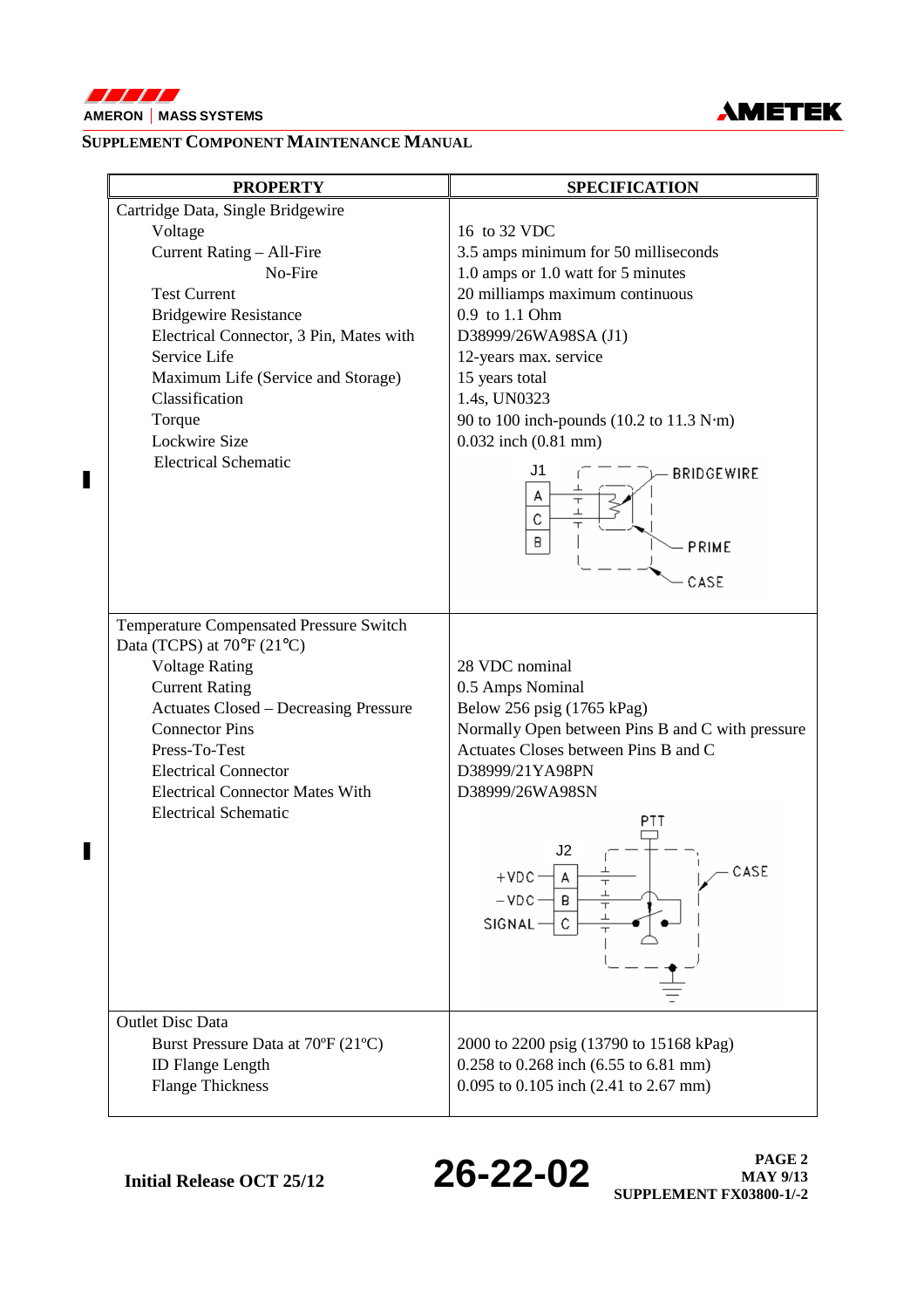



**MAY 9/13** 

**SUPPLEMENT FX03800-1/-2** 

### **SUPPLEMENT COMPONENT MAINTENANCE MANUAL**

| <b>PROPERTY</b>                    | <b>SPECIFICATION</b>                                                    |
|------------------------------------|-------------------------------------------------------------------------|
| Safety Relief Fill fitting Data    |                                                                         |
| Burst Pressure Data at 70°F (21°C) | 1800 to 2000 psig (12411 to 13790 kPag)                                 |
| Torque                             | 110 to 115 inch-pounds $(12,4 \text{ to } 13,0 \text{ N}\cdot\text{m})$ |
| Thread size                        | MS33514G4                                                               |
|                                    |                                                                         |
| Discharge Outlet Fitting Data      |                                                                         |
| Thread Size                        | MS33656E12 (1.0625-12 UNJ-3A) J1                                        |
| Torque                             | 25 to 30 foot-pounds $(33.9 \text{ to } 40.7 \text{ N}\cdot\text{m})$   |
| Lockwire Size                      | $0.032$ inch $(0.81$ mm)                                                |
|                                    |                                                                         |

### **Table 2**

| FIRE EXTINGUISHER PART NO. VS. WEIGHT                                                |                     |                                    |                     |                          |  |  |  |
|--------------------------------------------------------------------------------------|---------------------|------------------------------------|---------------------|--------------------------|--|--|--|
| PART NO.                                                                             | EMPTY FIRE EXT.     | <b>AGENT</b>                       | <b>NITROGEN</b>     | <b>CHARGED FIRE EXT.</b> |  |  |  |
|                                                                                      | (nominal)           |                                    |                     | $(nominal)*$             |  |  |  |
| FX03800-1                                                                            | $2.51$ lbs          | $2.06$ to $2.16$ lbs               | $0.05$ lb           | 4.71 lbs                 |  |  |  |
|                                                                                      | $(1.14 \text{ kg})$ | $(.93 \text{ to } .98 \text{ kg})$ | $(0.02 \text{ kg})$ | $(2.14 \text{ kg})$      |  |  |  |
| FX03800-2                                                                            | $2.14$ lbs          | 1.18 to 1.28 lbs                   | $0.025$ lb          | 3.44 lbs                 |  |  |  |
|                                                                                      | $(.97 \text{ kg})$  | $(.54 \text{ to } .58 \text{ kg})$ | $(0.01 \text{ kg})$ | $(1.56 \text{ kg})$      |  |  |  |
| Charged Fire Extinguisher maximum weight does not include protective caps.<br>$\ast$ |                     |                                    |                     |                          |  |  |  |

### **>>>THIS SPACE LEFT INTENTIONALLY BLANK<<<**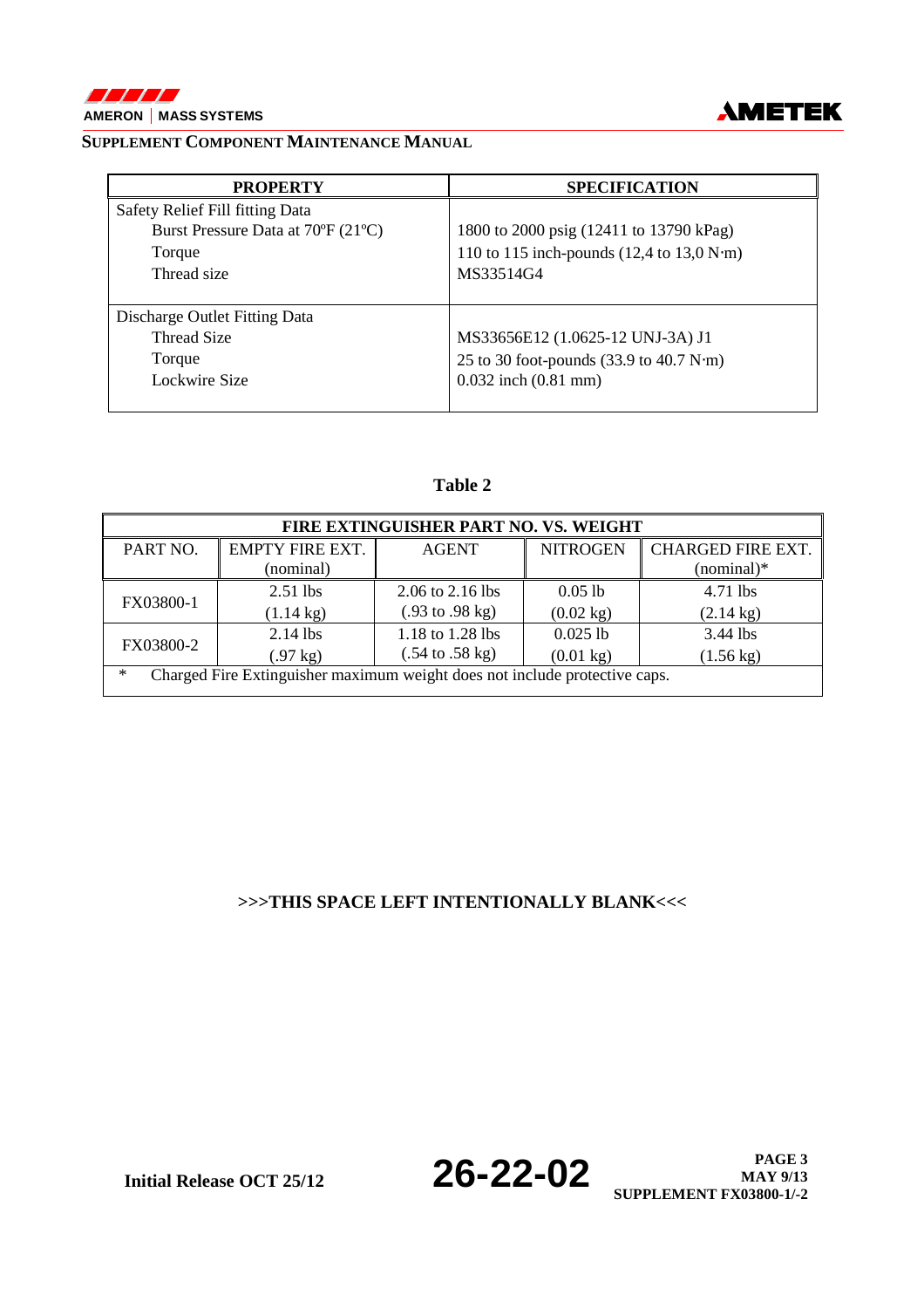

## **TESTING AND FAULT ISOLATION**

Test the Temperature compensated pressure switch (TCPS) P/N SS00800-1 or SS00900-1 using Table 101 or Table 102, respectively, to compare temperature versus pressure switch points requirements. Table 101 and Table 102 provides the pressure tolerance band (min. & max) that each TCPS is allowed to switch over from an open circuit to a closed circuit between pins B & C as pressure is decreasing. The TCPS should output an "open circuit" for pressures above the max. switch point value and a "closed circuit" for pressures below the min. switch point value at the specified temperature.

Press-to-test switch button will not provide a closed circuit between pins B & C if applied pressure to TCPS is greater than 1.5 times the max. tolerance pressure at the specified temperature.

| <b>TEMP</b>  | <b>PRESSURE - PSIG</b> |            | <b>TEMP</b>     |            | <b>PRESSURE KPAG</b> |
|--------------|------------------------|------------|-----------------|------------|----------------------|
| $\mathbf{P}$ | <b>MIN</b>             | <b>MAX</b> | $\rm ^{\circ}C$ | <b>MIN</b> | <b>MAX</b>           |
| 60           | 230                    | 280        | 15,6            | 1586       | 1931                 |
| 62           | 235                    | 285        | 16,7            | 1620       | 1965                 |
| 64           | 240                    | 290        | 17,8            | 1655       | 2000                 |
| 66           | 246                    | 296        | 18,9            | 1696       | 2041                 |
| 68           | 251                    | 301        | 20,0            | 1730       | 2075                 |
| 70           | 256                    | 301        | 21,1            | 1765       | 2110                 |
| 72           | 262                    | 312        | 22,2            | 1806       | 2151                 |
| 74           | 267                    | 317        | 23,3            | 1841       | 2186                 |
| 76           | 273                    | 323        | 24,4            | 1883       | 2227                 |
| 78           | 278                    | 328        | 25,6            | 1917       | 2262                 |
| 80           | 284                    | 334        | 26,7            | 1958       | 2303                 |
| 82           | 290                    | 340        | 27,8            | 2000       | 2344                 |
| 84           | 296                    | 346        | 28,9            | 2041       | 2386                 |
| 86           | 302                    | 352        | 30,0            | 2082       | 2427                 |
| 88           | 308                    | 358        | 31,1            | 2124       | 2468                 |
| 90           | 314                    | 364        | 32,2            | 2165       | 2510                 |
| 92           | 316                    | 371        | 33,3            | 2179       | 2558                 |
| 94           | 318                    | 378        | 34,4            | 2193       | 2606                 |
| 96           | 319                    | 384        | 35,6            | 2199       | 2647                 |
| 98           | 321                    | 391        | 36,7            | 2213       | 2696                 |
| 100          | 322                    | 397        | 37,8            | 2220       | 2737                 |

### **TCPS Switch Points - Temperature versus Pressure (SS00800-1) Table 101**

NOTE: If the measured temperature is not in the table, use the higher temperature listed for the required pressure.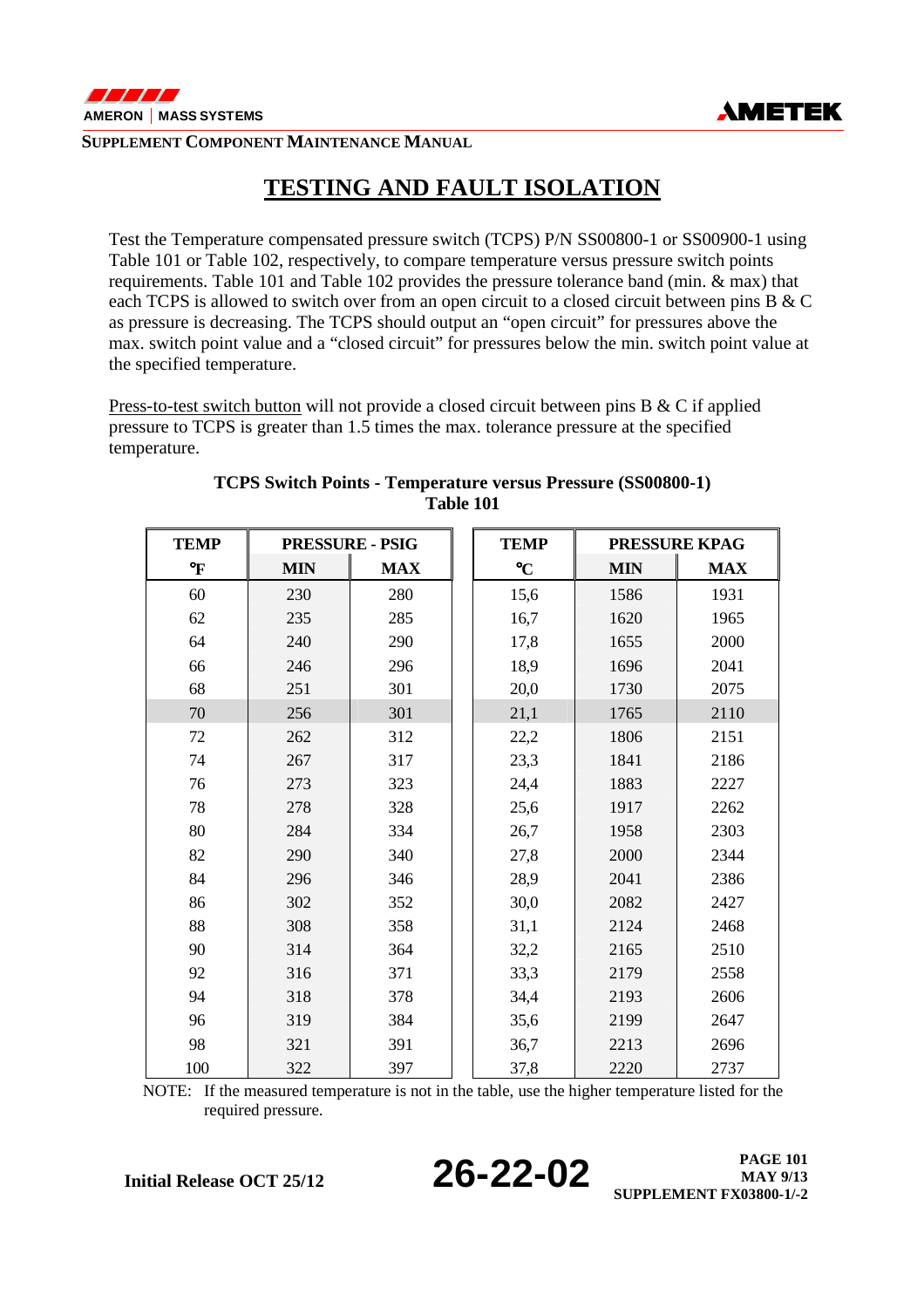

| <b>TEMP</b> | <b>PRESSURE - PSIG</b> |            | <b>TEMP</b>     | <b>PRESSURE KPAG</b> |            |
|-------------|------------------------|------------|-----------------|----------------------|------------|
| °F          | <b>MIN</b>             | <b>MAX</b> | $\rm ^{\circ}C$ | <b>MIN</b>           | <b>MAX</b> |
| 60          | 230                    | 280        | 15,6            | 1586                 | 1931       |
| 62          | 235                    | 285        | 16,7            | 1622                 | 1966       |
| 64          | 240                    | 290        | 17,8            | 1658                 | 2002       |
| 66          | 246                    | 296        | 18,9            | 1693                 | 2038       |
| 68          | 251                    | 301        | 20,0            | 1729                 | 2074       |
| 70          | 256                    | 306        | 21,1            | 1765                 | 2110       |
| 72          | 260                    | 310        | 22,2            | 1790                 | 2135       |
| 74          | 263                    | 313        | 23,3            | 1815                 | 2159       |
| 76          | 267                    | 317        | 24,4            | 1840                 | 2184       |
| 78          | 270                    | 320        | 25,6            | 1864                 | 2209       |
| 80          | 274                    | 324        | 26,7            | 1889                 | 2234       |
| 82          | 280                    | 330        | 27,8            | 1929                 | 2274       |
| 84          | 286                    | 336        | 28,9            | 1969                 | 2314       |
| 86          | 291                    | 341        | 30,0            | 2009                 | 2354       |
| 88          | 297                    | 347        | 31,1            | 2049                 | 2394       |
| 90          | 328                    | 353        | 32,2            | 2261                 | 2434       |
| 92          | 331                    | 359        | 33,3            | 2282                 | 2474       |
| 94          | 334                    | 365        | 34,4            | 2303                 | 2514       |
| 96          | 338                    | 370        | 35,6            | 2330                 | 2554       |
| 98          | 341                    | 376        | 36,7            | 2351                 | 2594       |
| 100         | 344                    | 382        | 37,8            | 2372                 | 2634       |

#### **TCPS Switch Points - Temperature versus Pressure (SS00900-1) Table 102**

 NOTE: If the measured temperature is not in the table, use the higher temperature listed for the required pressure.

Recommended Test Intervals:

Weight check: The recommended weight check interval for the fire extinguisher should be every 5 years.

Bridgewire check: The recommended bridgewire check interval for the cartridges should be every 3 years.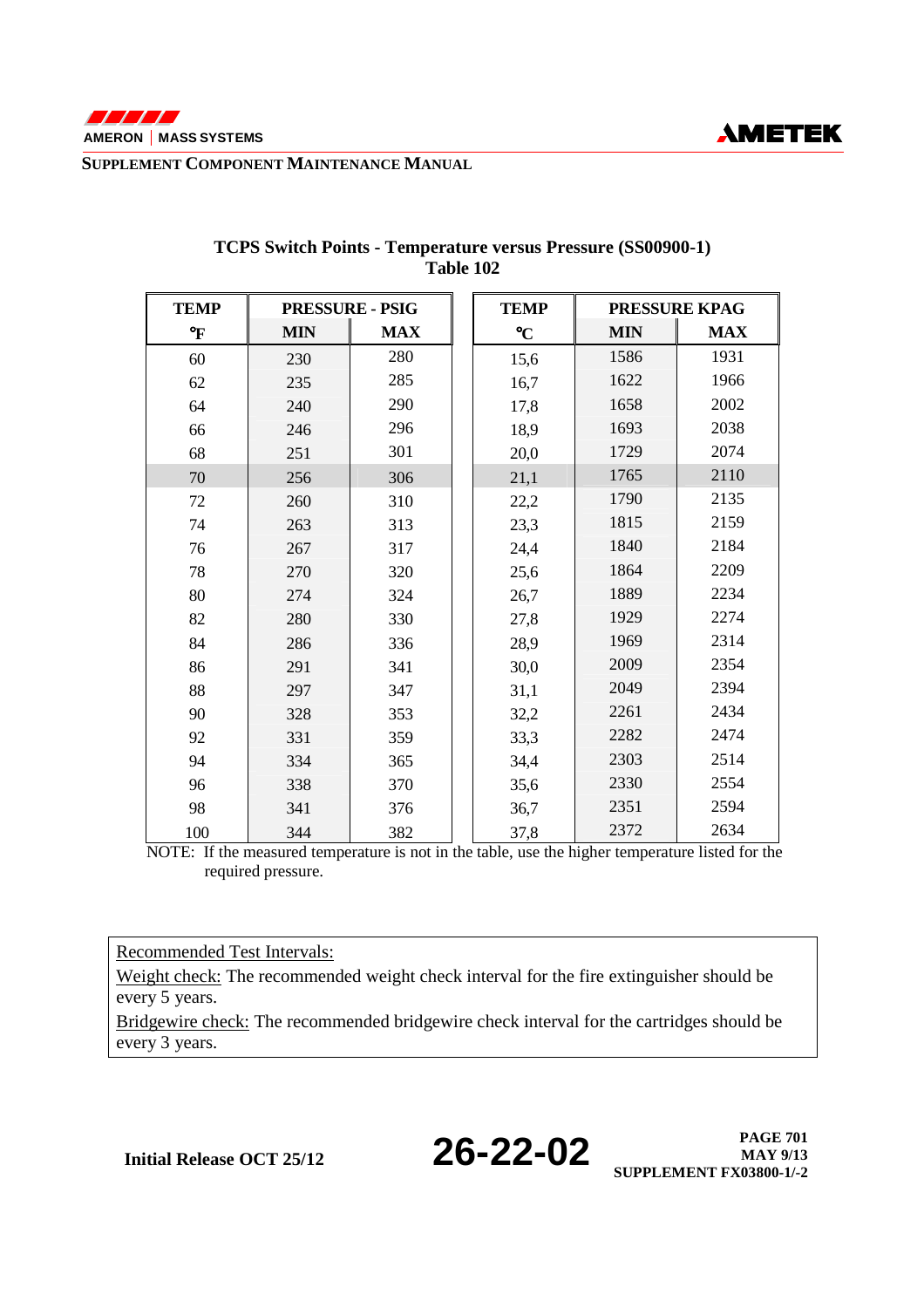

## **ASSEMBLY (INCLUDING STORAGE)**

The Nitrogen gas charge pressure for the actual temperature of the fire extinguisher is listed in Table 701 and Table 702.

| <b>TEMP</b>  | <b>PRESSURE - PSIG</b> |            | <b>TEMP</b>  |            | PRESSURE PSIG |
|--------------|------------------------|------------|--------------|------------|---------------|
| $\mathbf{P}$ | <b>MIN</b>             | <b>MAX</b> | $\mathbf{P}$ | <b>MIN</b> | <b>MAX</b>    |
| 59           | 327                    | 352        | 80           | 381        | 406           |
| 60           | 330                    | 355        | 81           | 384        | 409           |
| 61           | 333                    | 358        | 82           | 388        | 413           |
| 62           | 335                    | 360        | 83           | 391        | 416           |
| 63           | 338                    | 363        | 84           | 395        | 420           |
| 64           | 341                    | 366        | 85           | 398        | 423           |
| 65           | 344                    | 369        | 86           | 401        | 426           |
| 66           | 347                    | 372        | 87           | 405        | 430           |
| 67           | 349                    | 374        | 88           | 408        | 433           |
| 68           | 352                    | 377        | 89           | 412        | 437           |
| 69           | 355                    | 380        | 90           | 415        | 440           |
| 70           | 360                    | 385        | 91           | 418        | 443           |
| 71           | 363                    | 388        | 92           | 422        | 447           |
| 72           | 366                    | 391        | 93           | 425        | 450           |
| 73           | 368                    | 393        | 94           | 429        | 454           |
| 74           | 371                    | 396        | 95           | 432        | 457           |
| 75           | 374                    | 399        | 96           | 435        | 460           |
| 76           | 377                    | 402        | 97           | 439        | 464           |
| 77           | 380                    | 405        | 98           | 442        | 467           |
| 78           | 382                    | 407        | 99           | 446        | 471           |
| 79           | 385                    | 410        | 100          | 449        | 474           |

### **Temperature versus Charge Pressure – PSIG (FX03800-1) Table 701**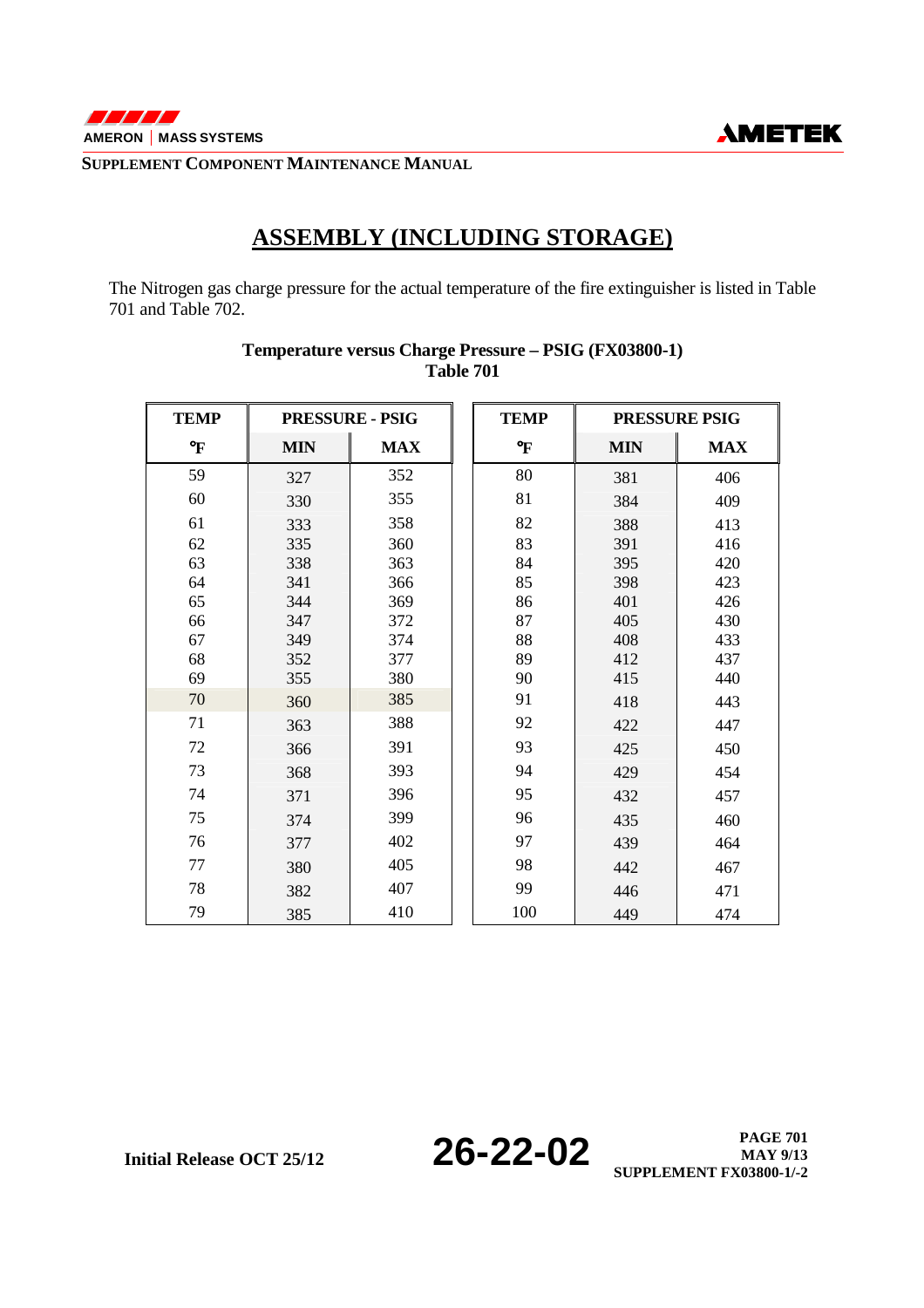



| <b>TEMP</b>     | <b>PRESSURE - KPAG</b> |            | <b>TEMP</b>     |            | <b>PRESSURE KPAG</b> |
|-----------------|------------------------|------------|-----------------|------------|----------------------|
| $\rm ^{\circ}C$ | <b>MIN</b>             | <b>MAX</b> | $\rm ^{\circ}C$ | <b>MIN</b> | <b>MAX</b>           |
| 15.0            | 2255                   | 2427       | 26.7            | 2627       | 2799                 |
| 15.6            | 2274                   | 2446       | 27.2            | 2650       | 2822                 |
| 16.1            | 2293                   | 2465       | 27.8            | 2674       | 2846                 |
| 16.7            | 2312                   | 2484       | 28.3            | 2697       | 2869                 |
| 17.2            | 2332                   | 2504       | 28.9            | 2721       | 2893                 |
| 17.8            | 2351                   | 2523       | 29.4            | 2744       | 2916                 |
| 18.3            | 2370                   | 2542       | 30.0            | 2768       | 2940                 |
| 18.9            | 2389                   | 2561       | 30.6            | 2791       | 2963                 |
| 19.4            | 2409                   | 2581       | 31.1            | 2814       | 2986                 |
| 20.0            | 2428                   | 2600       | 31.7            | 2838       | 3010                 |
| 20.6            | 2447                   | 2619       | 32.2            | 2861       | 3033                 |
| 21.1            | 2482                   | 2654       | 32.8            | 2885       | 3057                 |
| 21.7            | 2501                   | 2673       | 33.3            | 2908       | 3080                 |
| 22.2            | 2521                   | 2693       | 33.9            | 2932       | 3104                 |
| 22.8            | 2540                   | 2712       | 34.4            | 2955       | 3127                 |
| 23.3            | 2559                   | 2731       | 35.0            | 2979       | 3151                 |
| 23.9            | 2578                   | 2750       | 35.6            | 3002       | 3174                 |
| 24.4            | 2598                   | 2770       | 36.1            | 3025       | 3197                 |
| 25.0            | 2617                   | 2789       | 36.7            | 3049       | 3221                 |
| 25.6            | 2636                   | 2808       | 37.2            | 3072       | 3244                 |
| 26.1            | 2655                   | 2827       | 37.8            | 3096       | 3268                 |

### **Temperature versus Charge Pressure – KPAG (FX03800-1) Table 702**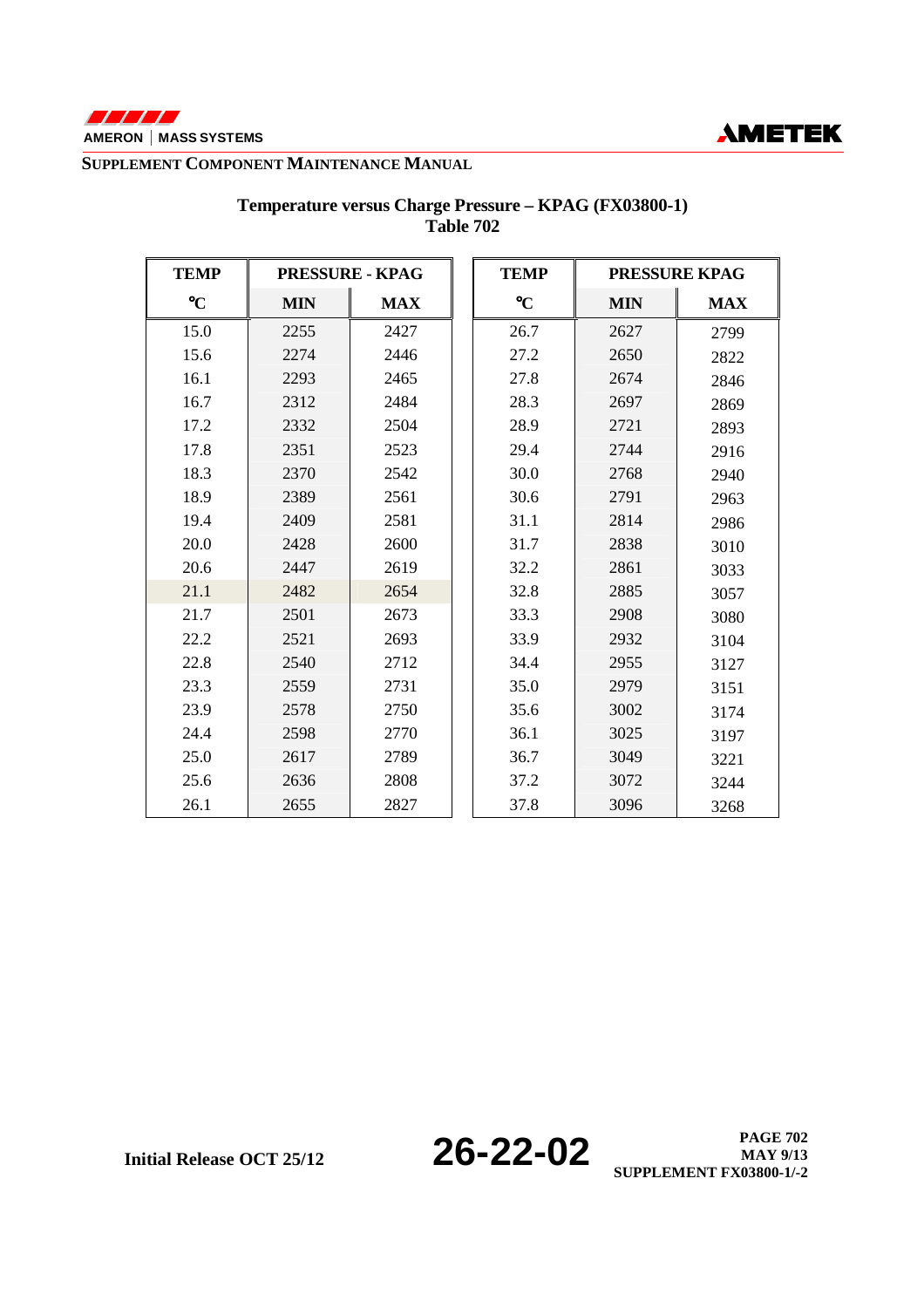



| <b>TEMP</b>                                         | <b>PRESSURE - PSIG</b> |                                        |     | <b>TEMP</b> |            | <b>PRESSURE PSIG</b> |  |
|-----------------------------------------------------|------------------------|----------------------------------------|-----|-------------|------------|----------------------|--|
| $\boldsymbol{\mathrm{o}}_{\boldsymbol{\mathrm{F}}}$ | <b>MIN</b>             | <b>MAX</b>                             |     | °F          | <b>MIN</b> | <b>MAX</b>           |  |
| 59                                                  | 327                    | 352                                    |     | 80          | 393        | 418                  |  |
| 60                                                  | 330                    | 355<br>358                             |     | 81          | 397        | 422                  |  |
| 61                                                  | 333                    |                                        |     | 82          | 400        | 425                  |  |
| 62                                                  | 336                    | 361                                    | 364 |             | 404        | 429                  |  |
| 63                                                  | 339                    |                                        |     |             | 408        | 433                  |  |
| 64                                                  | 342                    | 367<br>370<br>373<br>376<br>379<br>382 |     | 85          | 412        | 437                  |  |
| 65                                                  | 345                    |                                        |     | 86          | 415        | 440                  |  |
| 66                                                  | 348                    |                                        |     | 87          | 419        | 444                  |  |
| 67                                                  | 351                    |                                        |     | 88          | 423        | 448                  |  |
| 68                                                  | 354                    |                                        |     | 89          | 426        | 451                  |  |
| 69                                                  | 357                    |                                        |     | 90          | 430        | 455                  |  |
| 70                                                  | 360                    | 385                                    |     | 91          | 434        | 459                  |  |
| 71                                                  | 363                    | 388                                    |     | 92          | 438        | 463                  |  |
| 72                                                  | 367                    | 392                                    |     |             | 441        | 466                  |  |
| 73                                                  | 370                    | 395                                    |     | 94          | 445        | 470                  |  |
| 74                                                  | 373                    | 398                                    |     |             | 449        | 474                  |  |
| 75                                                  | 377                    | 402                                    |     | 96          | 452        | 477                  |  |
| 76                                                  | 380                    | 405                                    |     | 97          | 456        | 481                  |  |
| 77                                                  | 383                    | 408                                    |     | 98          | 460        | 485                  |  |
| 78                                                  | 386                    | 411                                    |     | 99          | 464        | 489                  |  |
| 79                                                  | 390                    | 415                                    |     | 100         | 467        | 492                  |  |

### **Temperature versus Charge Pressure – PSIG (FX03800-2) Table 703**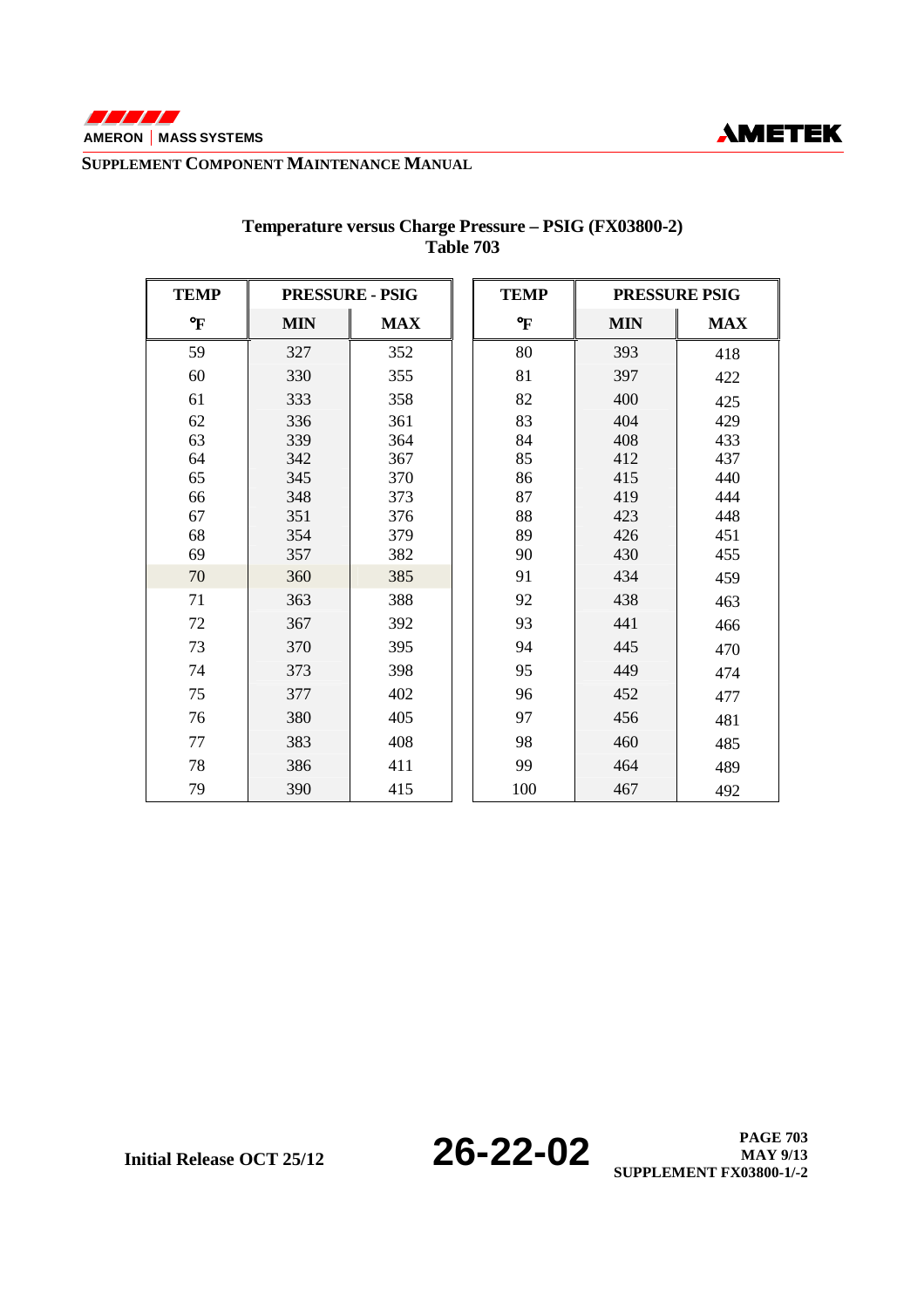



| <b>TEMP</b>     | <b>PRESSURE - KPAG</b> |              |      | <b>TEMP</b> | <b>PRESSURE KPAG</b> |                 |            |            |
|-----------------|------------------------|--------------|------|-------------|----------------------|-----------------|------------|------------|
| $\rm ^{\circ}C$ | <b>MIN</b>             | <b>MAX</b>   |      |             |                      | $\rm ^{\circ}C$ | <b>MIN</b> | <b>MAX</b> |
| 15.0            | 2255                   | 2427         |      | 26.7        | 2710                 | 2882            |            |            |
| 15.6            | 2275                   | 2447         |      | 27.2        | 2737                 | 2909            |            |            |
| 16.1            | 2296                   | 2468         |      |             | 2758                 | 2930            |            |            |
| 16.7            | 2317                   | 2489         |      | 28.3        | 2785                 | 2957            |            |            |
| 17.2            | 2337                   | 2509         |      | 28.9        | 2813                 | 2985            |            |            |
| 17.8            | 2358                   | 2530         |      |             | 2841                 | 3013            |            |            |
| 18.3            | 2379                   | 2551<br>2571 |      | 30.0        | 2861                 | 3033            |            |            |
| 18.9            | 2399                   |              |      | 30.6        | 2889                 | 3061            |            |            |
| 19.4            | 2420                   | 2592<br>2613 | 31.1 | 2917        | 3089                 |                 |            |            |
| 20.0            | 2441                   |              | 31.7 | 2937        | 3109                 |                 |            |            |
| 20.6            | 2461                   | 2633         |      | 32.2        | 2965                 | 3137            |            |            |
| 21.1            | 2482                   | 2654         |      | 32.8        | 2992                 | 3164            |            |            |
| 21.7            | 2503                   | 2675         |      | 33.3        | 3020                 | 3192            |            |            |
| 22.2            | 2530                   | 2702         |      | 33.9        | 3041                 | 3213            |            |            |
| 22.8            | 2551                   | 2723         |      | 34.4        | 3068                 | 3240            |            |            |
| 23.3            | 2572                   | 2744         |      | 35.0        | 3096                 | 3268            |            |            |
| 23.9            | 2599                   | 2771         |      | 35.6        | 3116                 | 3288            |            |            |
| 24.4            | 2620                   | 2792         |      | 36.1        | 3144                 | 3316            |            |            |
| 25.0            | 2641                   | 2813         |      | 36.7        | 3172                 | 3344            |            |            |
| 25.6            | 2661                   | 2833         |      | 37.2        | 3199                 | 3371            |            |            |
| 26.1            | 2689                   | 2861         |      | 37.8        | 3220                 | 3392            |            |            |

### **Temperature versus Charge Pressure – KPAG (FX03800-2) Table 704**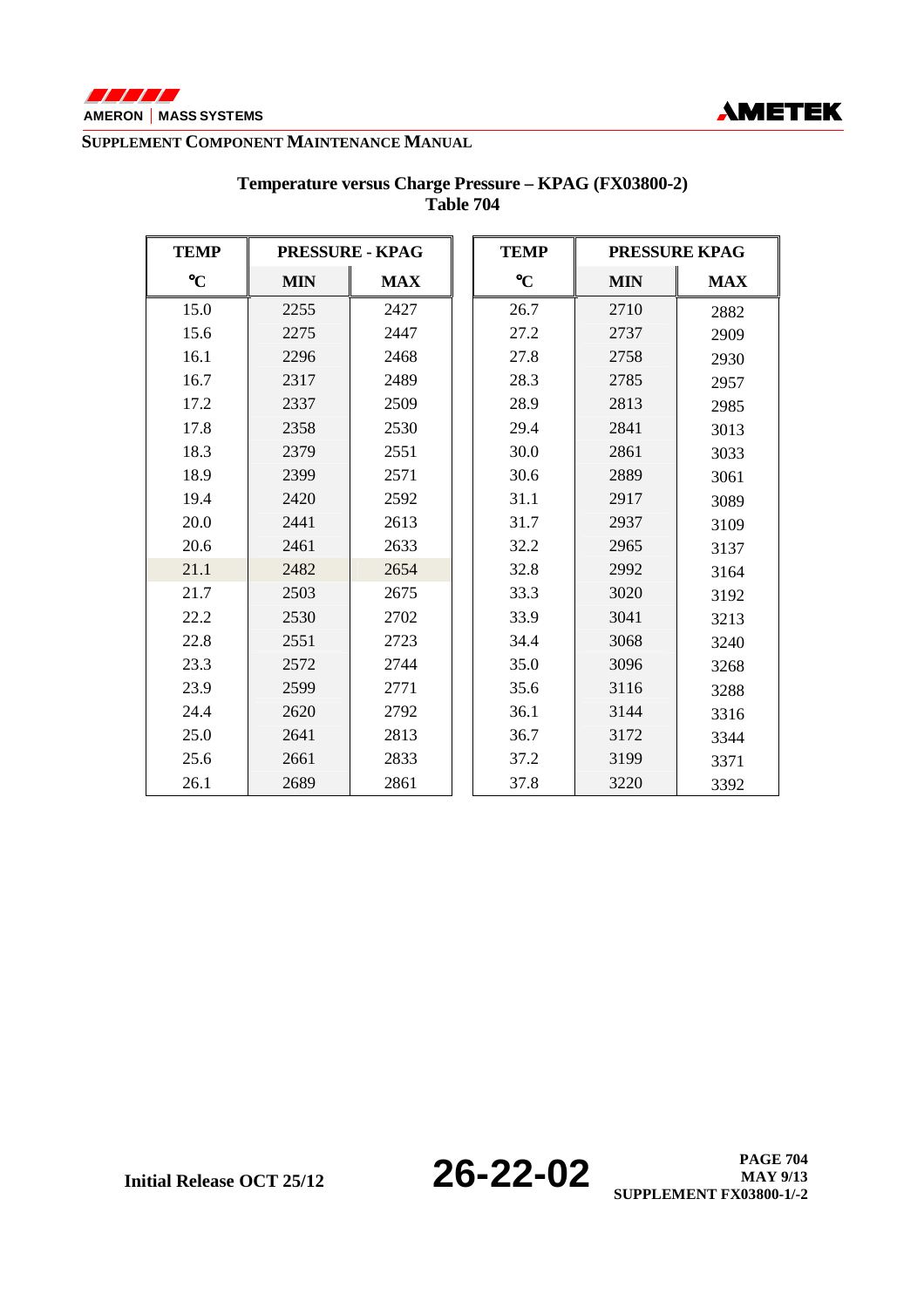

## **SPECIAL TOOLS, FIXTURES, AND EQUIPMENT**

Special tools, fixtures, and test equipment required for maintenance of the fire extinguisher are listed in Table 901. Equivalent items may be substituted.

| <b>NOMENCLATURE</b>                   | <b>PART OR</b><br><b>SPECIFICATION</b><br><b>NUMBER</b> | <b>SOURCE (CAGE)</b>                               |
|---------------------------------------|---------------------------------------------------------|----------------------------------------------------|
| Cap, Hydrostatic Test, Discharge Boss | 91021                                                   | <b>MASS Systems, AMETEK</b>                        |
| Cradle, Fire Extinguisher             | 91033-1                                                 | Ameron, LLC (0FRR4)                                |
| <b>Outlet Safety Cap</b>              | 27319-1                                                 |                                                    |
| Resurfacing Tool, Discharge Boss      | $91044 - 1, -2$                                         |                                                    |
| Safety Chamber, Cartridge             | 91035-2                                                 |                                                    |
| <b>TCPS</b> Test Box                  | 91900-1                                                 | <b>MASS Systems, AMETEK</b><br>Ameron, LLC (0FRR4) |
| <b>Welding Fixture</b>                | 91100-1                                                 |                                                    |

### **Special Tools, Fixtures, and Equipment Table 901**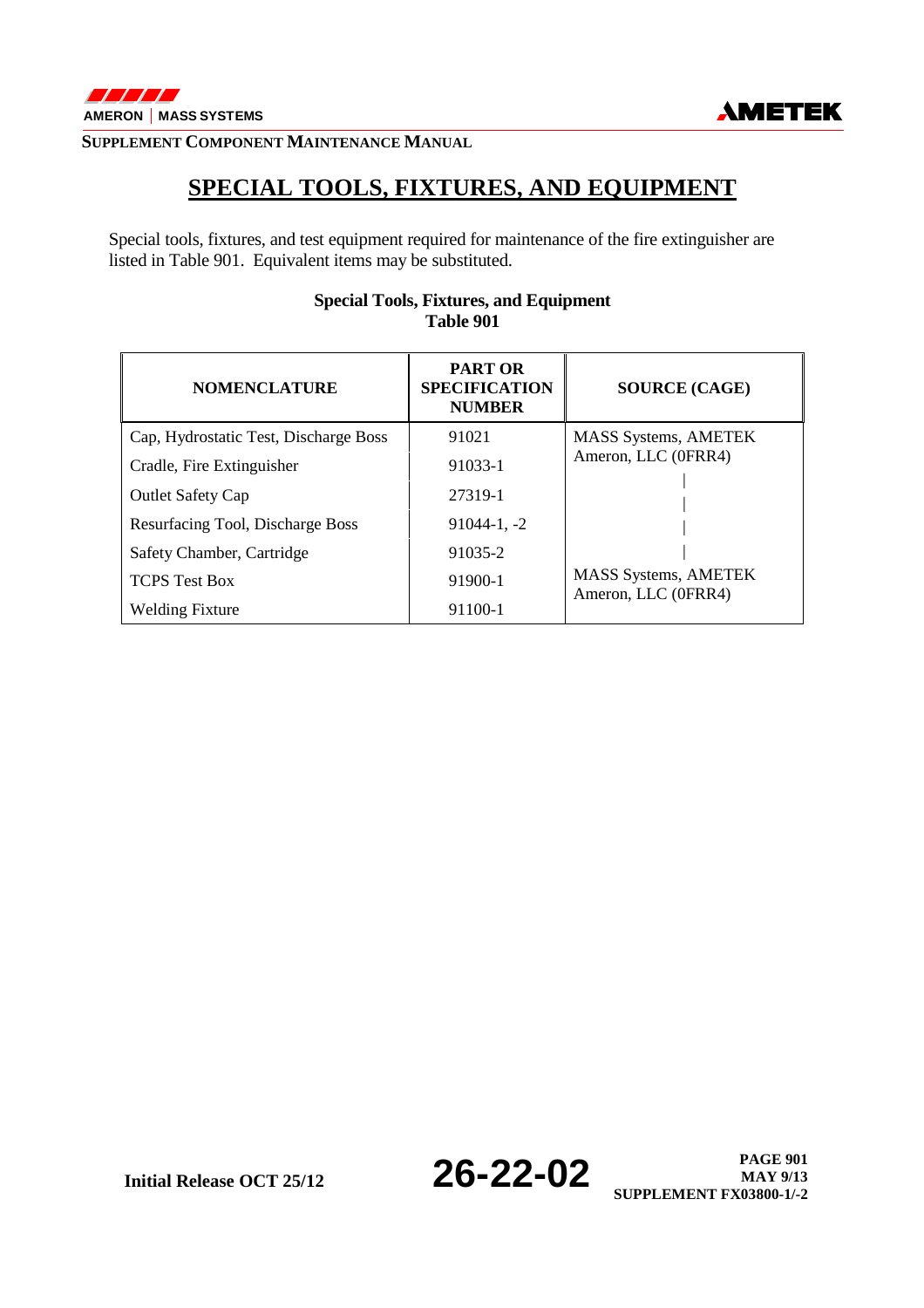



## **ILLUSTRATED PARTS LIST**



**Fire Extinguisher FX03800 Series Exploded View IPL Figure 1001** 



**Initial Release OCT 25/12 26-22-02 PAGE 1001 PAGE 1001 MAY 9/13 SUPPLEMENT FX03800-1/-2**